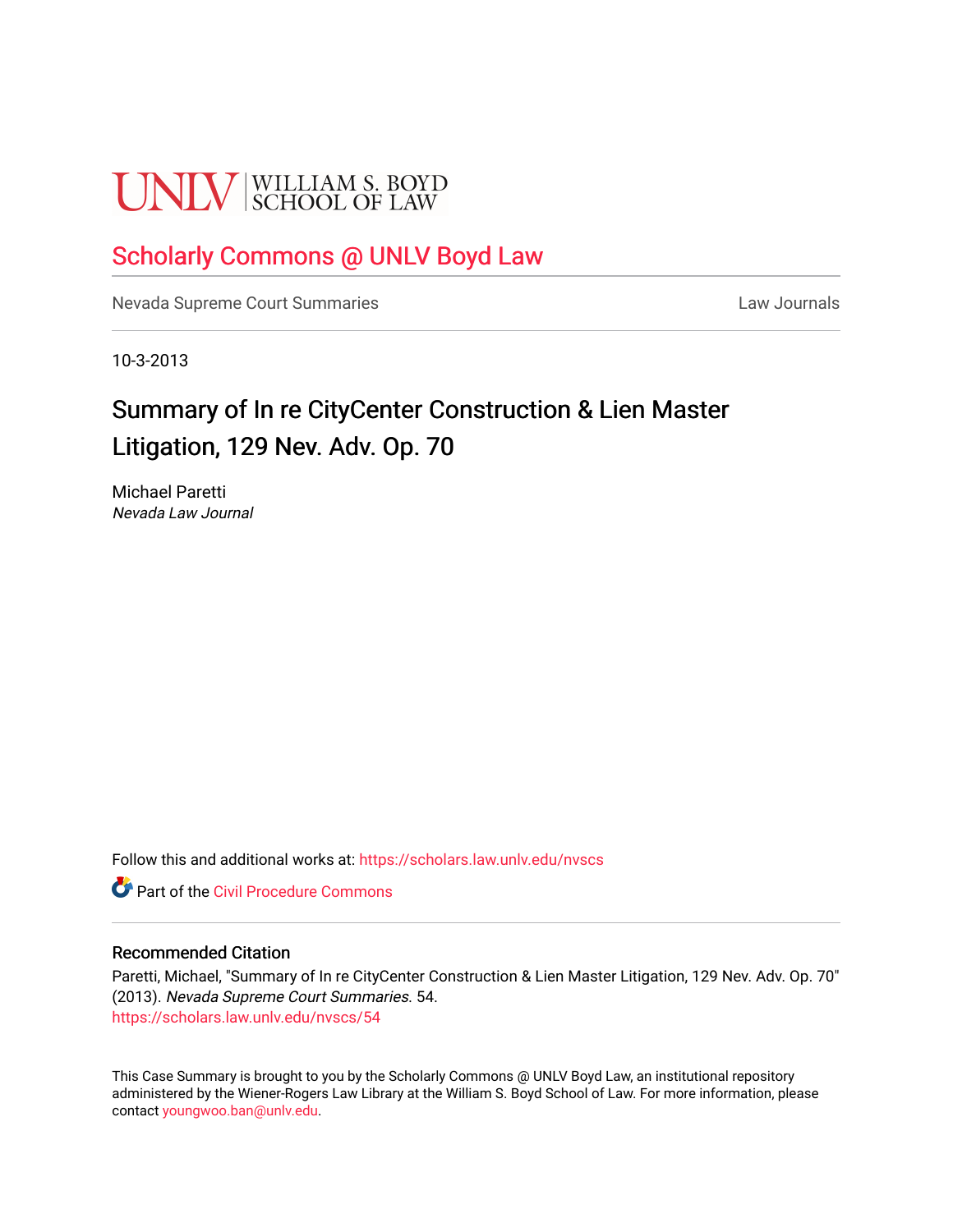#### *In re CityCenter Constr. & Lien Master Litig.* 129 Nev. Adv. Op. 70 (Oct. 3, 2013)<sup>1</sup> CIVIL PRACTICE: LIMITATIONS OF ACTIONS

#### **Summary**

The Court determined two issues: (1) whether the district court was correct in holding that an amended pleading must be dismissed because it was not filed with an affidavit and expert report required under Nevada law; (2) and whether the entire case must be dismissed or just the amended complaint must be dismissed under the meaning of "action."

#### **Disposition**

When a party is engaged in the practice of professional engineering and fails to submit an attorney affidavit and expert reports pursuant to Nevada  $Law<sup>2</sup>$ , the Court must dismiss the pleading, not the entire action.

#### **Factual and Procedural History**

Century, and its successor in interest, PCS, are subcontractors responsible for the steel installation of the Harmon Tower. Harmon Tower is a building in the large-scale, mixed-use development in Las Vegas commonly referred to as "CityCenter." Harmon Tower's project owner hired Converse to render quality control and insurance inspections. Converse's services included inspecting Century and PCS's work for quality assurance and ensuring the project was compliant with the construction plans.

Construction on Harmon Tower stopped because of ongoing litigation addressing alleged defects in the project. Century and PCS filed third-party and fourth-party complaints against Converse for "contribution and/or indemnity allegedly warranted by Converse's negligent inspection work."

The district court dismissed Century and PCS's claims and granted the parties leave to file amended complaints against Converse alleging "negligent and intentional misrepresentation, contribution, and equitable indemnity." When Century and PCS filed both the initial and amended complaints against Converse, they did not file an affidavit or an expert report regarding the basis for their claims. Converse moved to dismiss the pleadings pursuant to NRS  $11.259^3$ , "arguing that Century and PCS failed to file the attorney affidavit and expert report with their initial complaints, as required by NRS  $11.258<sup>4</sup>$  for actions against design professionals involving nonresidential construction." The district court summarily denied Converse's motion. Accordingly, Converse filed for a writ of mandamus.

By Michael Paretti.  $\frac{1}{2}$  By Michael Paretti.

 $\frac{2}{3}$  Nev. Rev. Stat. 11.258 (2013).

<sup>&</sup>lt;sup>3</sup> Nev. Rev. Stat. 11.259(1) (2013).

 $4$  Nev. Rev. STAT. 11.258 (2013).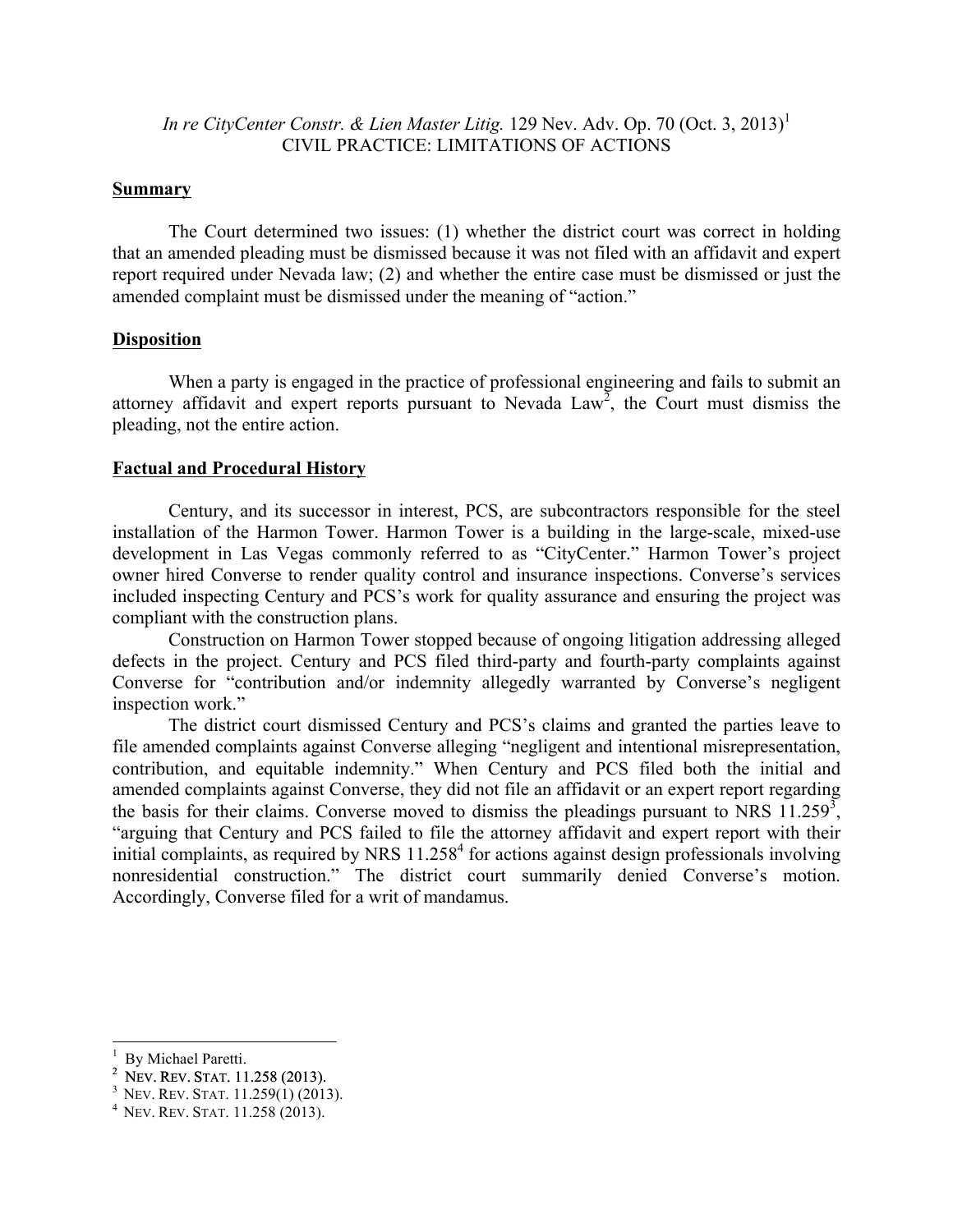#### **Discussion**

"A writ of mandamus is available to compel the performance of an act that the law requires . . . or to control an arbitrary or capricious exercise of discretion."<sup>5</sup> Converse argues that the law requires the Court to dismiss Century and PCS's amended pleadings as a result of their failure to file the attorney and expert report at the time the complaints were served. Converse's writ petition is warranted because this issue is not fact-bound and involves unsettled issues of law likely to recur.<sup>6</sup>

#### *The amended pleadings must be dismissed*

For actions involving nonresidential construction, complainant's attorneys must file an affidavit and expert report attesting to a reasonable basis for the action when the first pleading is served. Converse asserts Century and PCS did not provide such documents with their first pleading, and accordingly, the pleadings against Converse must be dismissed.

#### *Century's and PCS's initial pleadings involved the construction of a nonresidential building*

Because the definition of an action involving nonresidential construction is "expansive, the claims do not have to be directly based on the design, construction, or manufacture of a nonresidential building, but merely 'involve' those activities."<sup>7</sup> "Construction of a building involves inspection of the ongoing construction activity, and claims that a quality control and assurance inspector made misrepresentations about the construction's quality or was at fault for defective conditions concern the construction of the building."

#### *Converse is a design professional*

A design professional is defined as someone who holds "a professional license or certificate issued pursuant to Nevada law<sup>8</sup>, or a person primarily engaged in the practice of professional engineering, land surveying, architecture or landscape architecture."<sup>9</sup> In determining whether Converse is a design professional, the Court accepts Century and PCS's allegations as true. Because Century and PCS alleged "that Converse was required to inspect the steel work for irregularities and deficiencies and make certain that the installation of the steel comported with construction plans and specifications" Converse is recognized as a design professional.

 <sup>5</sup> *Int'l Game Tech., Inc. v. Second Jud. Dist. Ct.,* 124 Nev. 193, 197, 179 P.3d 556, 558 (2008); *see* NEV. REV. STAT. 34.160 (2013). <sup>6</sup>

*See* NEV. REV. STAT. 34.330 (2013) (providing that a writ of mandamus is available only when no adequate legal remedy exists); *Buckwalter v. Eighth Jud. Dist. Ct.,* 126 Nev\_\_,\_\_, 234 P.3d 920, 921 (2010) (recognizing that we may consider a petition for writ relief contesting the denial of a motion to dismiss when "the issue is not fact-bound and involves an unsettled and potentially significant, recurring question of law").

 $\frac{7}{1}$  Nev. Rev. Stat. 11.2565 (2013).

*See* NEV. REV. STAT. 623, 623A, 625 (2013). <sup>9</sup>

 $9$  Nev. Rev. STAT. 11.2565(2)(b) (2013).